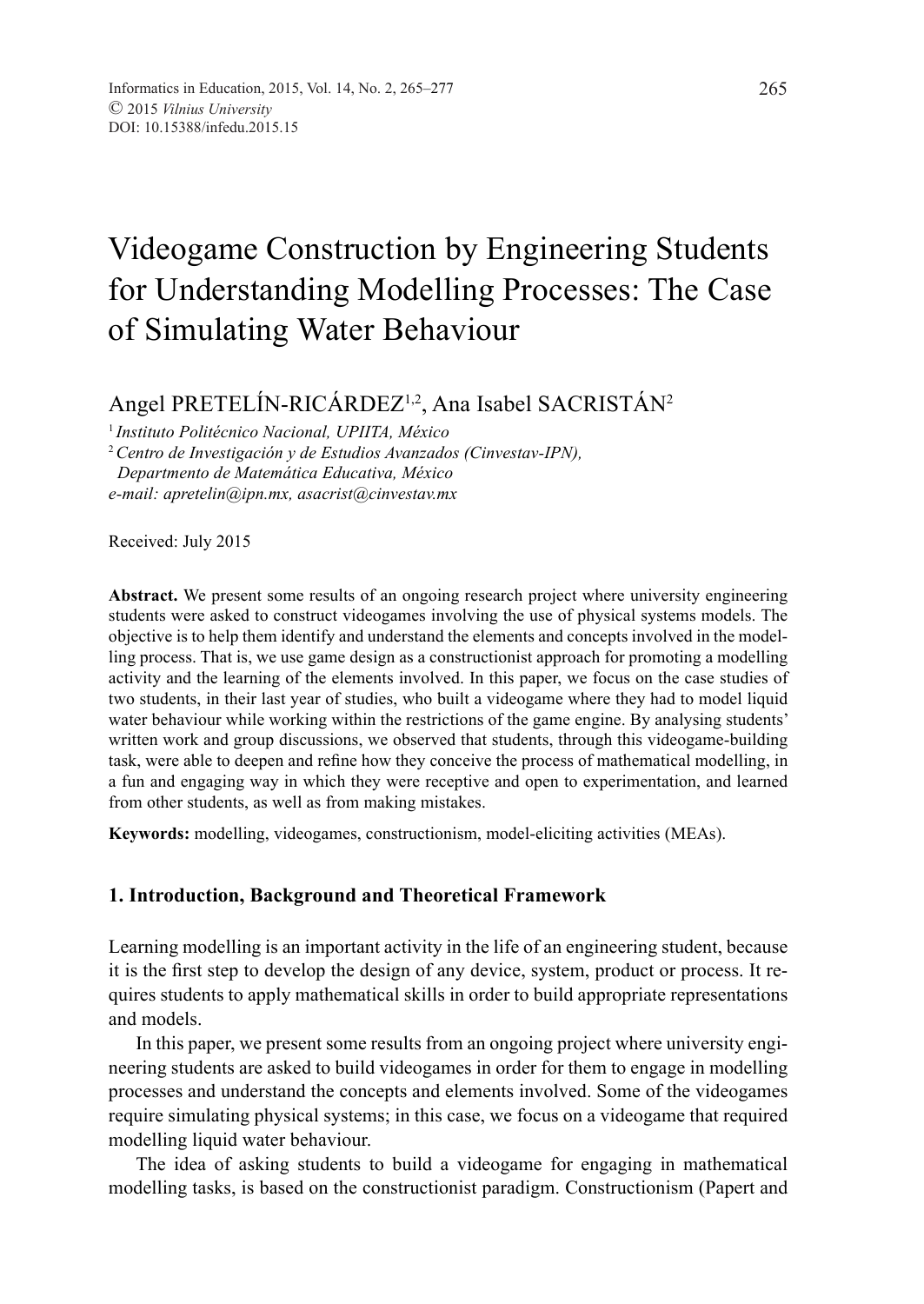Harel, 1991) considers that learning is facilitated when the learner engages in the active construction and sharing of external objects; it emphasises the importance of providing learners with opportunities and a context to build hardware or software artefacts that engage them and are meaningful to them. Thus, in our quest to help students conceive and apply mathematical modelling processes, we thought of engaging our engineering students in a construction activity – that of programming a videogame – that would require modelling. Since the early days of computers in education, game design and programming have been proposed as a methodology for engaging learners, as in the case of the work of Harel (1990). In particular, the works of Kafai and colleagues (e.g. Kafai, 1995; Kafai, 2006), present some of the foundations and structure of this methodology, and their relationship with the constructionist paradigm, even though those works are with younger learners than the ones in our study. One of the key ideas is that:

> *Game design provided a situation that naturally combined issues of practice and theory, and reflection on those relationships and game design provided opportunities for discussion, reflection, and collaboration within a meaningful context.* (Kafai *et al.*, 1998, p.180)

In our work, the programming activities of the game design were conceived within a learning microworld, which we considered a suitable context for engaging in the activity of "building a meaningful product." Hoyles and Noss (1987) defined a microworld as composed of four components: the student component (concerned with the existing understandings and partial conceptions that the learner brings to a learning situation); the technical component (constituted by the software or programming language and a set of tools which provides the representational system for understanding a mathematical structure or a conceptual field); the pedagogical component (the didactical materials and interventions that take place during the computer-based activity); and the contextual component (the social setting of the activities).

Since we want students to go through, explore and think about modelling processes, the programming activities of the videogame – which are part of the pedagogical component of the microworld – were conceived as a set of what Lesh and Doerr (2003) have named *model-eliciting activities* (MEAs) which they define as problem*-*solving activities that are:

> *so called because the products that students produce go beyond short answers to narrowly specified questions – which involve sharable, manipulatable, modifiable, and reusable conceptual tools (e.g., models) for constructing, describing, explaining, manipulating, predicting, or controlling mathematically significant systems.* (Lesh and Doerr, 2003, p. 3)

MEAs involve six principles of design (Lesh *et al*., 2000), (Hamilton, 2008): Reality, model construction, model documentation, self evaluation, model generalization, simple prototype. We took into consideration those six principles to integrate the modelling process, in this case of water behaviour, as part of a sequence of activities (see next section) that lead to the programming of the videogame.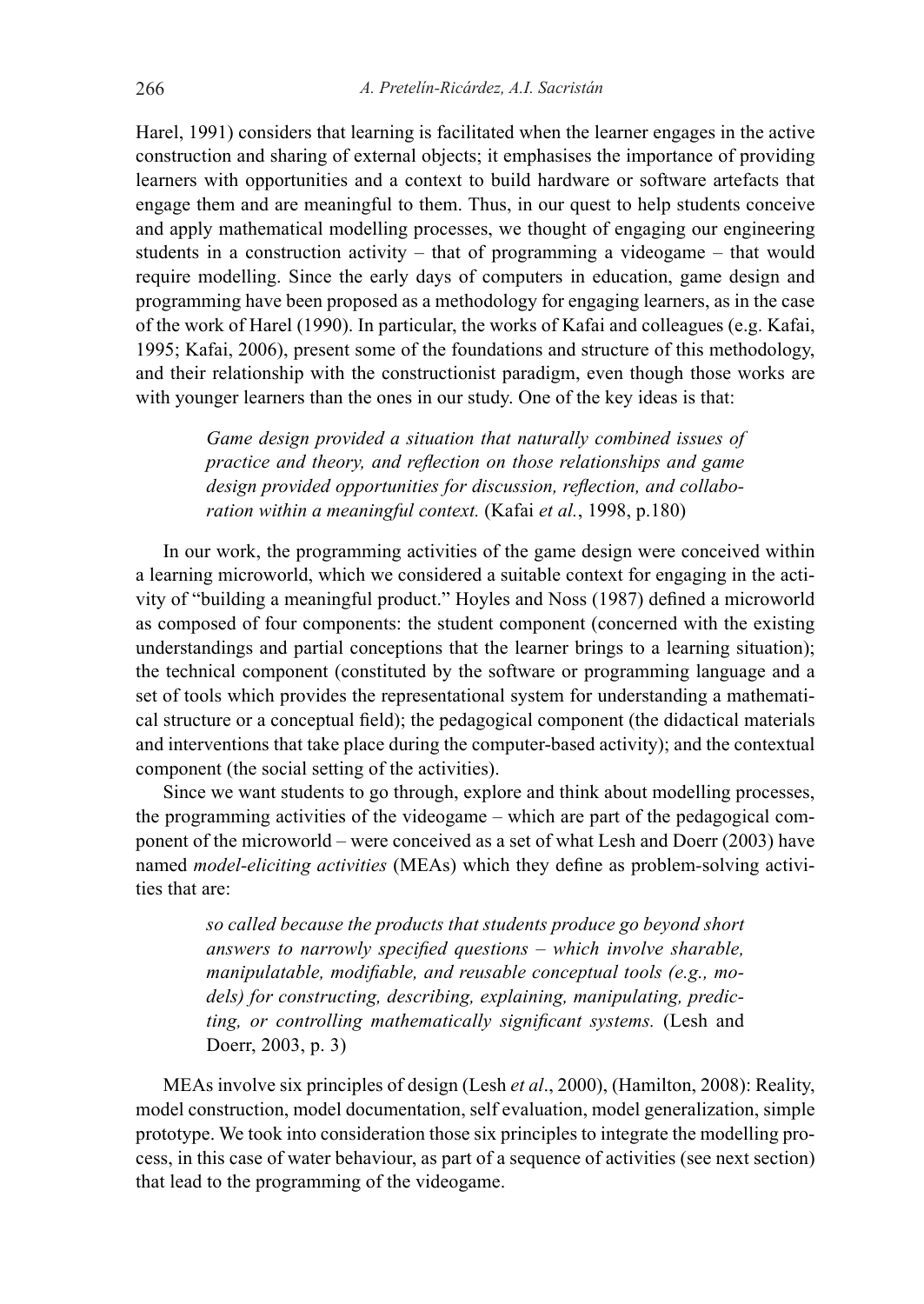# **2. Research Aims and Methodology**

In our activities, we seek, through the videogame design and programming, for students to construct and reconstruct how they conceive and put into practice the modelling processes. The activities were carried out as part of an optional course that we created, for engineering students, at the National Polytechnic Institute in Mexico City, Mexico.

We began with an the initial questionnaire, where students had to express and reflect on what it means, in general terms, to model and the general processes involved in it, simulation and videogame construction. For example, we asked students to define, in general terms, modelling, what a model was, what a simulation was among other questions. In particular, the main question was: *What steps are needed to build a model?* Their written answers gave us, as researchers, and insight into their conceptions, with regard to the modelling process, before and after the activities and allowed us to observe if and how students transformed their conceptions through the activities.

During the activities, participants were organized into teams of two, within a learning microworld, as defined above, that involved the following components, and which describe our methodology.

#### 2.1. *The Technical Component*

Within the technical component, we have the game engine. In the examples given in this paper, we used Game Maker Studio (Yoyo Games, 2014) and its physics engine Box2D (Catto, 2014), through which students built a videogame that used the mathematical model of water to simulate this element in a virtual environment governed by the basic physical laws of the real world. These technological environments are meant to be rebuildable and modifiable products.

#### 2.2. *The Student Component*

The students involved in the case presented in this paper, were 12 engineering university students of the National Polytechnic Institute, in their 8th semester of studies. They voluntarily signed up for this optional course, because they are interested in engaging in videogame development after college. It is important to mention that these students had previously taken at least one course in classical modelling and simulation.

# 2.3. *The Pedagogical and Contextual Components*

The pedagogical component includes a sequence of three activities designed taking into account the six principles, mentioned above, of MEAs (Lesh *et al*., 2000), (Hamilton *et al*., 2008) (see Table 1) to encourage students to construct and reconstruct concepts about mathematical modelling of physical systems.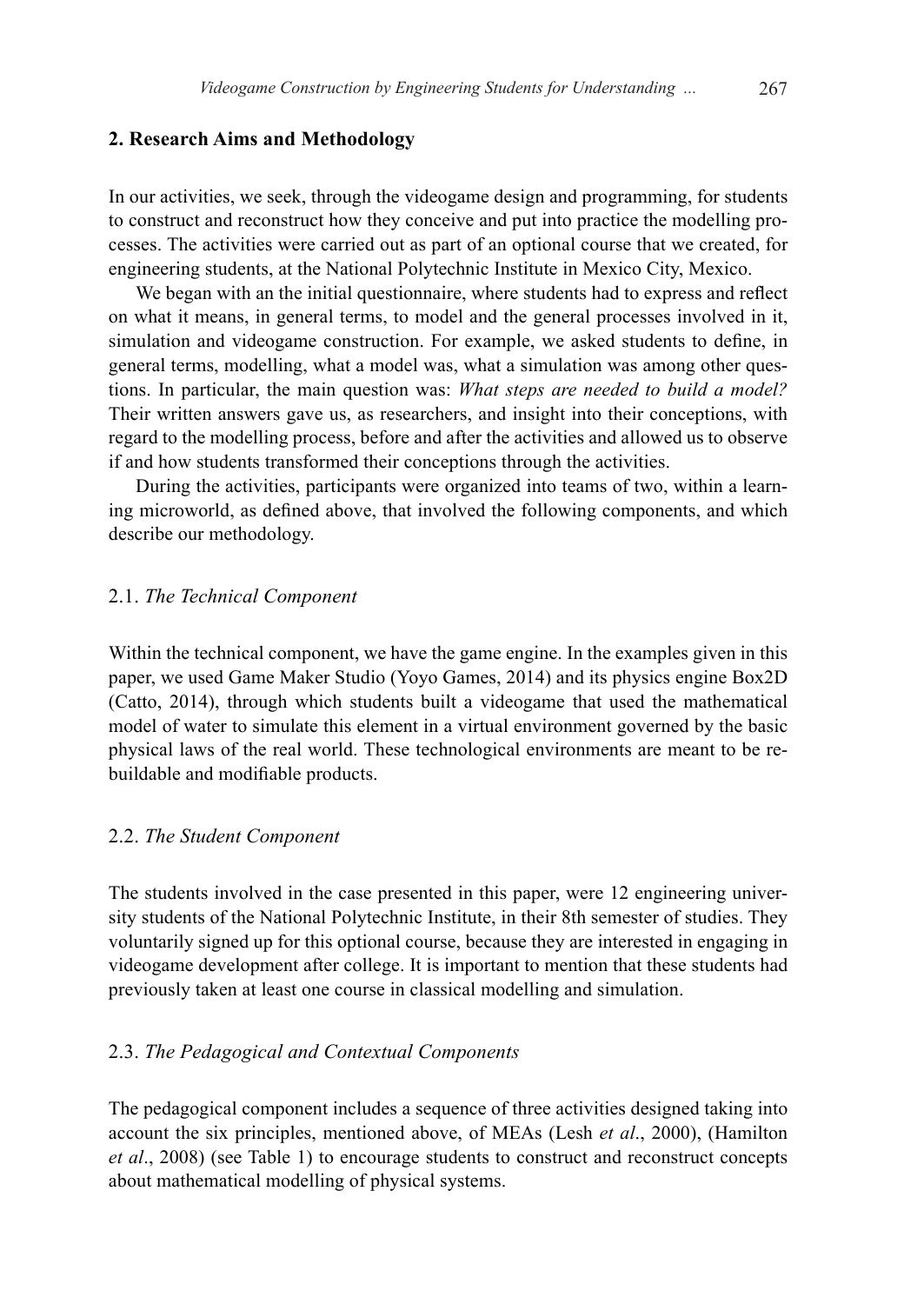After the reflection in the initial questionnaire, Activity 1 involved working on to the idea and collaborative design of the videogame. Activity 2 required each student to individually propose a mathematical model, and Activity 3 was again collaborative work to solve the actual modelling problem and incorporate a modified (adapted and simplified) version of the mathematical model into the videogame. Thus, in terms of the context, the activities  $(1 \& 3)$  combined collaborative work in pairs, but also individual work (Activity  $2 -$  also the written questionnaires where answered individually). In this way students discussed and worked on their proposed solutions about the modelling of the water behaviour, developing a genuine engagement in the creation of the conceptual design of the videogame. We now describe each of these activities:

- **Activity 1.** In this activity, each team of students had to develop an idea for their videogame through a brief "story board" of up to 4 images, and adding a brief description of the gameplay. We required that the gameplay used water as the main element to solve puzzles and complete levels. This is a task meant to genuinely engage students in creating a meaningful product.
- **Activity 2.** This was an individual activity, where students had to build a model of water behaviour, that later could be used in the programming of the videogame designed in activity 1. The creation of this model requires students to have, and use, previous knowledge of algebra, vector calculus, differential calculus and fluid mechanics (statics and dynamics of fluids). The task is presented, not as a traditional problem statement, but as an open problem, as it happens in real life.
- **Activity 3.** Here students had to collaboratively program the game using the models that they created (i.e. discussing the best way to apply one of them, or defining together a new one), into the game engine (in this case, Game Maker Studio), thus rendering those models more concrete and meaningful. This requires going through a stage of refining and simplifying the model, proposing appropriate restrictions and relationships (e.g. of scale, metric system, degree of freedom, etc.); as well as defining the characteristics of the computational objects that will simulate the particles of water, giving them attributes (shape, colour, and size) and some physical properties (gravity, density and potential and kinetic energy) represented by algebraic mathematical equations.

In Table 1, we illustrate how the design principles of the MEA's apply to each of the activities.

# **3. Sample Results**

We now illustrate the unfoldment of each of the above activities, through a case study of two students – Felipe and Javier – who worked as a team.

### *3.1. The Initial Questionnaire*

In the Table 2, we give the replies that these students gave to the question: *What steps are needed to build a model?*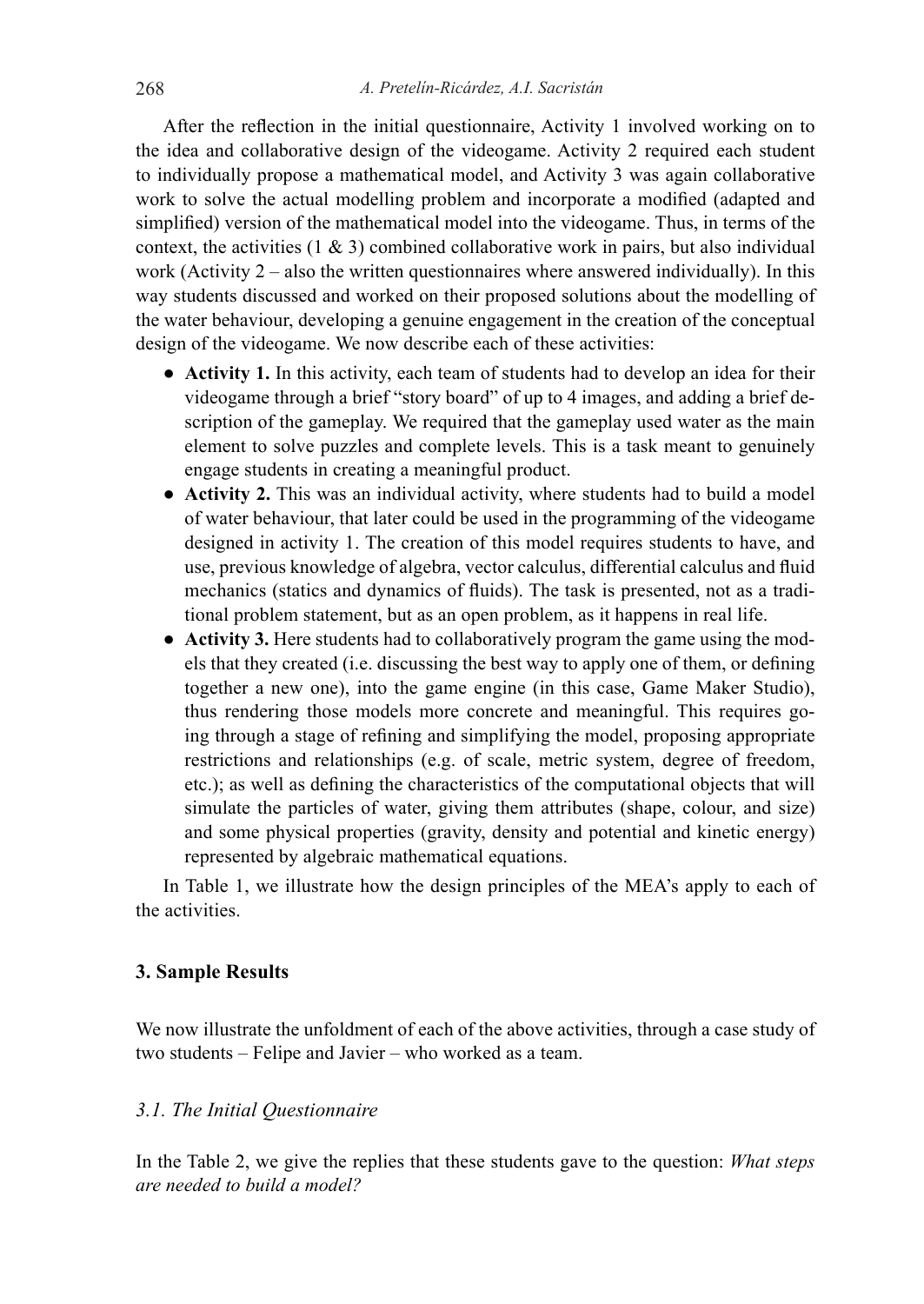| ×<br>т.<br>×<br>v | ٠<br>۰,<br>× |  |
|-------------------|--------------|--|
|                   |              |  |

| MEA design<br>principle | Related activities                                                                                                                                                                                                                                                                                                                                                                                                                 |
|-------------------------|------------------------------------------------------------------------------------------------------------------------------------------------------------------------------------------------------------------------------------------------------------------------------------------------------------------------------------------------------------------------------------------------------------------------------------|
| Model<br>documentation  | In the questionnaires, students already have to describe, for a general and abstract case,<br>the steps of building a model. In Activity 1, the story board is a first documentation of the<br>model. Then, in Activity 2, students have to describe the mathematisation of the water<br>model. And a final documentation is found in the actual program, in the game engine, of<br>the videogame.                                 |
| Reality                 | The problem of designing (Activity 1) and programming (Activity 3) a model of water<br>behaviour is realistic problem. Furthermore, constructing a real videogame is something<br>that genuinely engages students in the task of mathematical modelling.                                                                                                                                                                           |
| Model<br>construction   | Students build a first version of the mathematical model (Activity 2) and they make a<br>refinement and simplification of this model when having to adapt it for, first, constructing<br>a simulation in the game engine (Activity 3), and then implementing it in the actual<br>videogame. Thus, students need to have clear understanding of the relationships necessary<br>to program the simulation and, later, the videogame. |
| Simple prototype        | When students set appropriate relationships and constraints for establishing a model with<br>simplified equations (Activity 3), they can also provide simple and structured steps to<br>generate a set of tests, such as the simulation of the model, in order to test its effectiveness.                                                                                                                                          |
| Model<br>generalization | As described in the previous point, in Activity 3, students need to establish appropriate<br>restrictions and relationships that lead to a general model that can be used again in other<br>situations and with other technological tools.                                                                                                                                                                                         |

#### Relationship of the six principles of MEAs and the activities carried out by students

Self evaluation During the stage of refining and simplifying the model (Activity 3), students need to evaluate their models and through discussions take decisions for finding an implementable version of the model into the game engine. Also, through the post questionnaire, a reflection is carried out about what was involved

in the modelling process and how the entire process of the videogame creation, transformed and enriched their concepts from their initial conception (as given in the initial questionnaire).

| Table 2                                         |
|-------------------------------------------------|
| Question / answers in the initial questionnaire |

|        | Student Ouestion / Answer                                                                                                      |
|--------|--------------------------------------------------------------------------------------------------------------------------------|
|        | What steps are needed to build a model?                                                                                        |
| Felipe | 6-Moumsentos, variables y Carados de libertad)                                                                                 |
|        | Movements, variables, and (degrees of freedom)                                                                                 |
| Javier | Analizar el Serouero, representarlo matematicamente, analizar se<br>Conformiento, inflementar var accion enbase a lo anterior. |
|        | Analyse the phenomenon, represent it mathematically, analyse its behaviour, implement an<br>action based on the above.         |

We observe that Felipe only mentions some aspects to take into account and doesn't give actual steps needed to build a model; Javier has a more clear and structured (although perhaps incomplete) idea. Previously, as mentioned above, the students had stud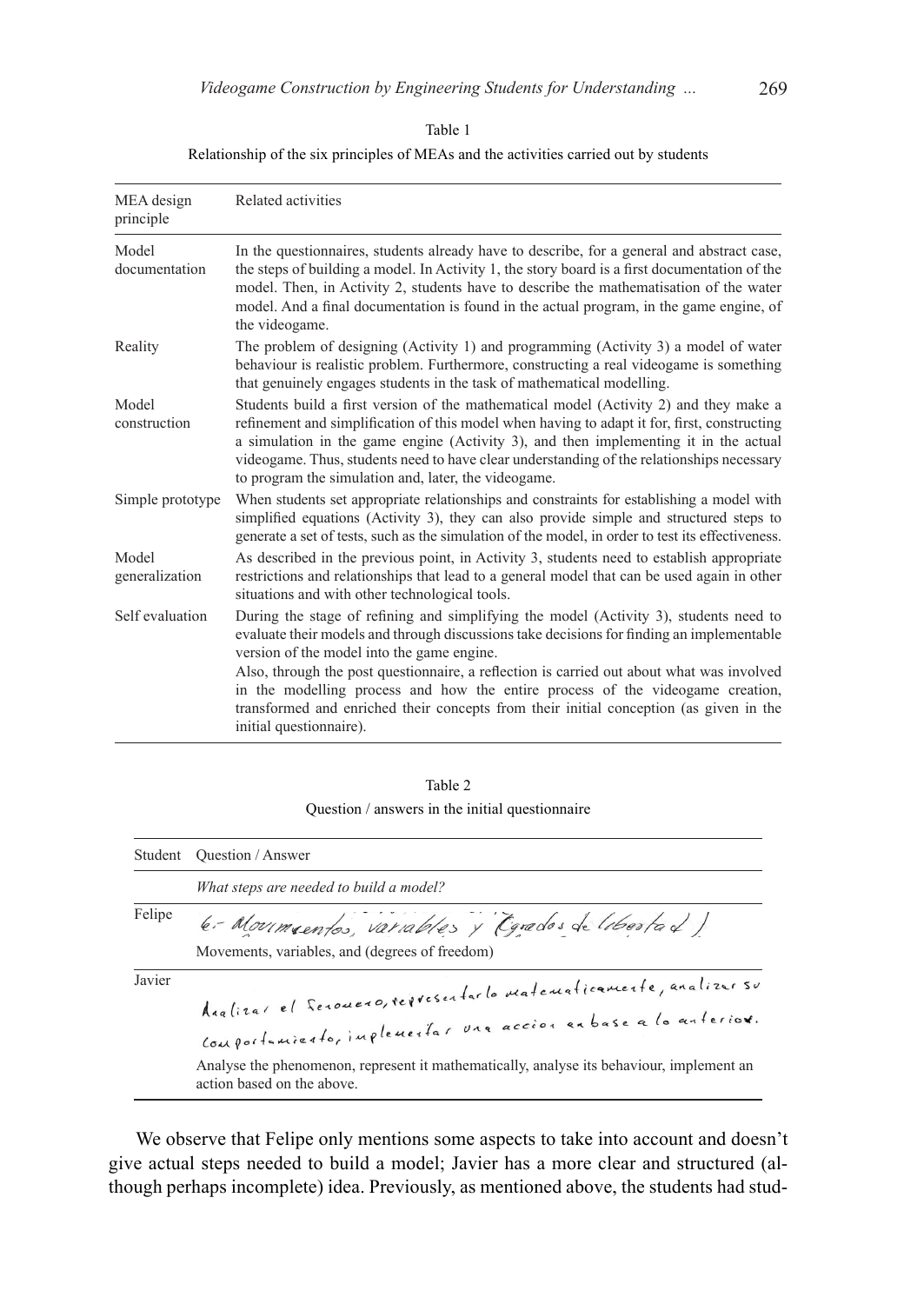ied courses on modelling, so they know how to build models in practice; but, as seen here, they have difficulties in expressing the steps needed to build a model.

# 3.2. *Activity 1*

We recall that in this activity, students constructed a brief "story board" (see Fig. 1) to describe the gameplay. The main idea of Felipe and Javier's game is to present the player and two containers (one empty and one filled with water). These containers can appear anywhere in the playing area. The player must take the water of the filled container, and fill the empty one, aided by gravity or other resources that may appear in the play area. Felipe and Javier, as did all the other students, showed great interest in this activity, because they want to engage in videogame design when they graduate.

# 3.3. *Activity 2*

As explained above, in this activity students had to construct a mathematical model of the water behaviour that included realistic physics, for implementing it in the previously designed game. Each student built a mathematical model of fluid mechanics, addressing the water model either as a molecular model (Felipe's case) or as a continuous model (Javier's case) – see Table 3.

# 3.4. *Activity 3*

Here the two students shared their mathematical models and, in discussing them, noted that it would not be possible to simulate them for validation in the game engine (Game Maker Studio), concluding that they must simplify them.

# 3.4.1. *Simplifying the Model*

For constructing an appropriately simple model, students had to take into account certain constraints and relationships of the physical engine of GameMaker Studio, such as the metric system, scales, and that instead of the model being applied to a real 3D environment, it had to work in a virtual 2D world. This implied adapting the formulas. More specifically:

- Because the game took place in a 2D environment, students had to be aware that the bodies were constrained in their movement to three degrees of freedom: i.e. two translational coordinates and one rotational coordinate.
- The students observed that the physics engine (inside the game engine) uses as measuring system the metric one, but limits objects to have a size equivalent to between 0.1 m and 50 m; however it also sets that pixels should not be in a oneto-one relationship with meters (i.e. one must not set the equivalence of 1:1 meter to pixel), and radians are used as angles. Thus, the scaling ratio used by Felipe and Javier, inside the virtual physical world, was 10:1 (i.e. 10 pixels equal 1 m). This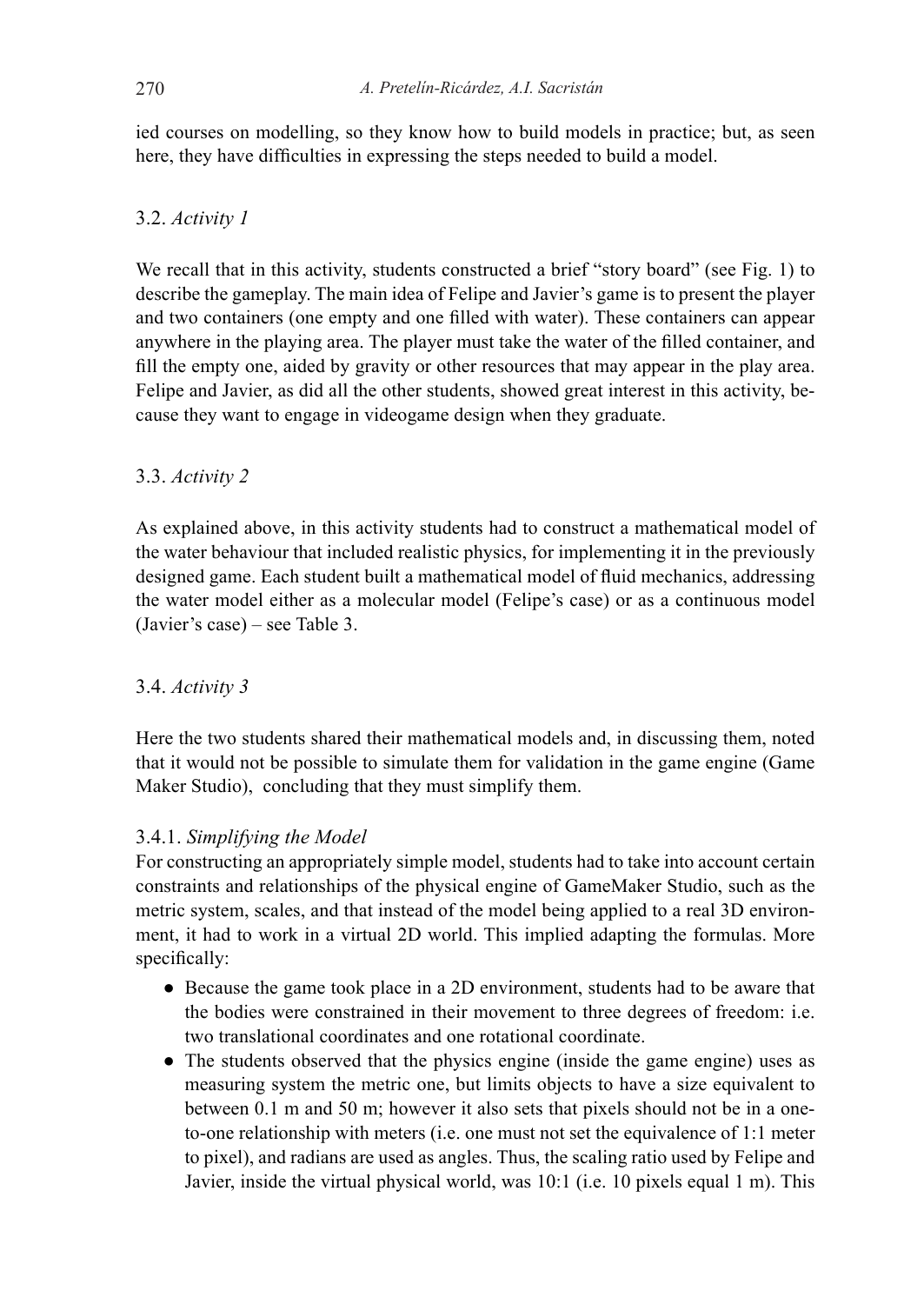

Fig. 1. Videogame's storyboard (a) with screenshot of the resulting videogame (b).



 $\overline{a}$ 

Felipe built a, mathematical model, based on, intermolecular interaction force.

$$
\overline{F_{12}} = -\frac{\partial e_{12}(d)}{\partial \overline{r_1}^*} = 6 \frac{e_0}{d_0} \left[ 2 \left( \frac{d_0}{d} \right)^{13} - \left( \frac{d_0}{d} \right)' \right] \frac{\overline{r_1}^* - \overline{r_2}^*}{d}
$$
\nWhere:

\n
$$
e_0 \text{ .} \text{Finite distance at which the inter-particle potential is zero (potential well)}
$$
\n
$$
d_0 \approx 3 \times 10^{-10} m, \text{ Critical distance}
$$

Felipe's model (molecular model) Felipe's model (molecular model)  $e_{12}=e_0\left[\left(\frac{d_0}{d}\right)^{12}-\left(\frac{d_0}{d}\right)^6\right]$  Potential energy of interaction between molecules (Lennard-Jones Potential)

### $d=|\overrightarrow{r_{1}}-\overrightarrow{r_{2}}|$  , Intermolecular distance between two molecules

Javier built a, mathematical model, based on, water macroscopic behavior.

$$
\rho(\vec{r},t) = \lim_{\Delta V \to 0} \sum_{i=1}^{N_{i(\Delta V)}(M)} \sum_{m_i} \text{Local density}
$$
\n
$$
\vec{v}(\vec{r},t) = \lim_{\Delta V \to 0} \sum_{i=1}^{N_{i(\Delta V)}(M)} \sum_{m_i}^{N_{i(\Delta V)}} \text{Local speed}
$$
\n
$$
\frac{\vec{v}}{2} \vec{v}(\vec{r},t) = \lim_{\Delta V \to 0} \sum_{i=1}^{N_{i(\Delta V)}(M)} \sum_{m_i}^{N_{i(\Delta V)}(M)} \sum_{j=1}^{N_{i(\Delta V)}} \sum_{j=1}^{N_{i(\Delta V)}} \text{Local energy}
$$
\n
$$
E(\vec{r},t) = \lim_{\Delta V \to 0} \frac{\sum_{i=1}^{N_{i(\Delta V)}(M)} \sum_{j=1}^{N_{i(\Delta V)}(M)} \sum_{j=1}^{N_{i(\Delta V)}} \sum_{j=1}^{N_{i(\Delta V)}} \text{Local energy}
$$
\n
$$
\frac{E(\vec{r},t)}{\sum_{i=1}^{N_{i(\Delta V)}(M)}} = \frac{1}{2} |\vec{v}(\vec{r},t)|^2 + u(\vec{r},t) \text{ , Specific energy}
$$
\n
$$
\text{Where:}
$$
\n
$$
N(\Delta V), \text{ The number of molecules contained in the volume } \Delta V \text{ at time "t"}
$$
\n
$$
\vec{r}, \text{ It is the position vector of the point where you are considered local properties}
$$
\n
$$
m_i, \text{ It is the mass of a given molecule}
$$

 $e_{ij}$ , It is his potential energy

 $u$ , The internal energy contained in the volume element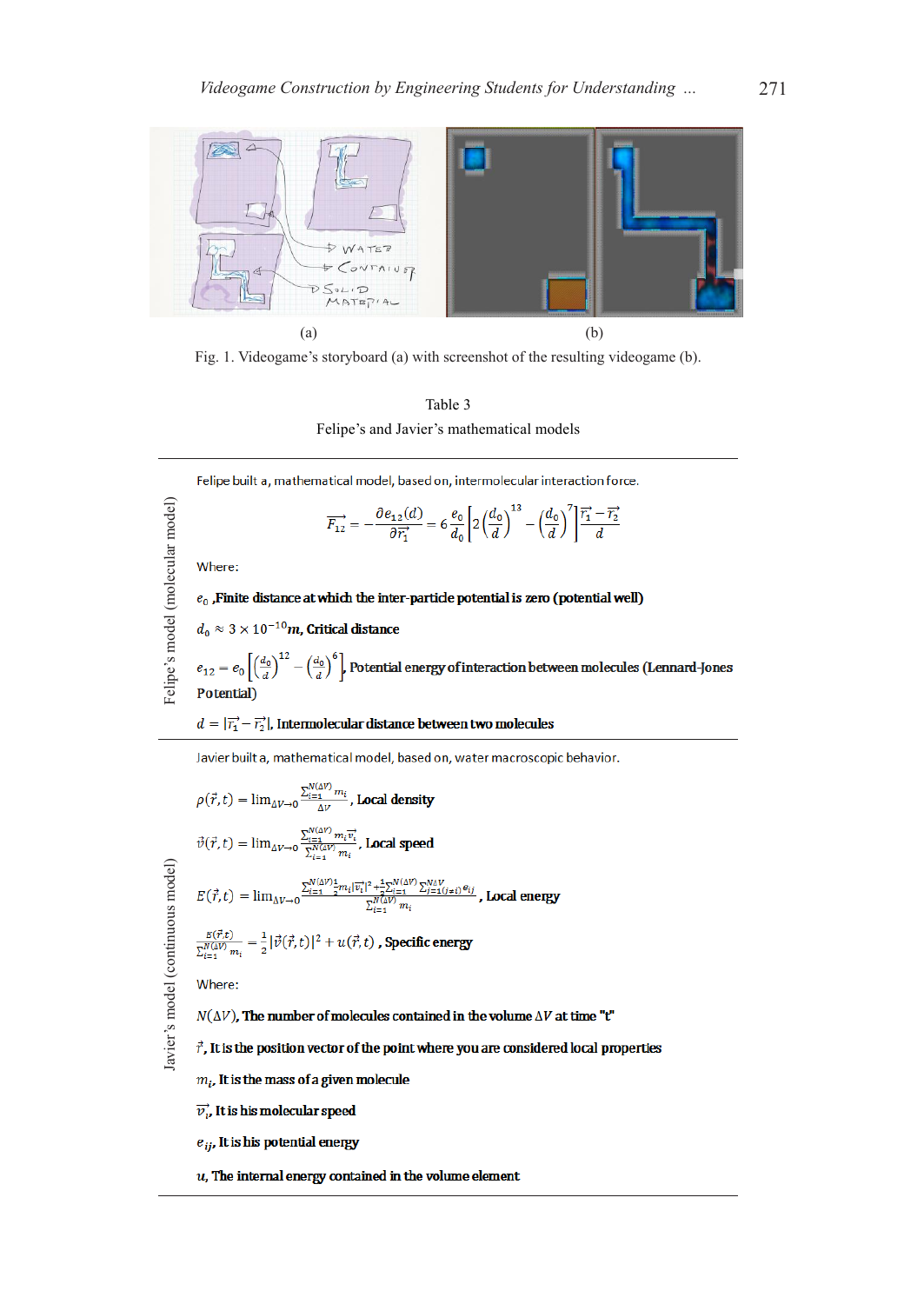relationship was expressed through the code: *physics\_world\_create(1/10)*. Using this relationship, the students created virtual objects inside the physical world: e.g., water was represented as a set of circular-shaped particles with a radius equal to 4 pixels (i.e. equivalent to 0.4 m).

- Another important relationship in the simulation was to establish the value of the constant of gravity acceleration (g). For this, the students decided that the constant, which is equal to 9.8 m/s<sup>2</sup>, should be rounded to 10 m/s<sup>2</sup>, due to the scaling factor that they needed to use; this meant that the acceleration would be of 100 pixels per second, every 60 steps, in the direction 270°. This was expressed through the following segment of code: *physics\_world\_gravity(0, 10);* and with a *room* speed of 60. The value of g affects every object in the virtual world differently, depending on the properties of that object: friction coefficient, linear damping, angular damping, and density.
- To set the value of density for each water particle simulated in the virtual world, students had to take into account that the density used was not a volumetric density one (3D), but a surface density (2D): that is,  $\rho = 1000 \text{ Kg/m}^2$  (with square meters, instead of cubed as in  $\rho = 1000 \text{ Kg/m}^3$ ). This is expressed in code as: *physics\_fixture\_set\_density(Water\_particle, 1000)* where *Water\_particle* is the name of the object representing a particle of water and 1000 is the value of water density.
- Having established these relationships to the density, students established other relationships, such as the friction coefficient between the water particles. In GameMaker Studio, friction is defined as the force that resists movement or slippage of a material over another, as can happen when two materials collide in the virtual physical world. The friction value must be between zero and one. In this case, because they were modelling water which is a fluid, the students tried to define this coefficient as a coefficient of viscosity expressed in  $Kg/m*s$ , giving it a value of 0.01, considering that the viscosity value between water particles is very close to 0. This is expressed as:

*physics\_fixture\_set\_friction(Water\_particle, 0.01)*

● Another property that students had to define, is the restitution coefficient that indicates the amount of kinetic energy that remains after a collision between particles or objects; that is, this coeffcient refers to the level of "bounce" between particles. The restitution value is between zero and one. The water in the real world has a coefficient of restitution of 0.98 and in the virtual world, Felipe and Javier assigned it the value of 0.9, which is expressed as:

*physics\_fixture\_set\_restitution(Water\_particle, 0.9)*

● Finally, the students had to establish relationships for the linear and angular damping, which refers to the forces that oppose the linear and rotational (angular) motion of a particle (like air friction). Air friction dampens water motion. A simplified representation of air friction is the formula  $Af = -K \cdot v$ , where K is the damping coefficient dependant on the shape of the body, and v is the velocity of each particle, dependent on its interactions in the virtual world. Damping forces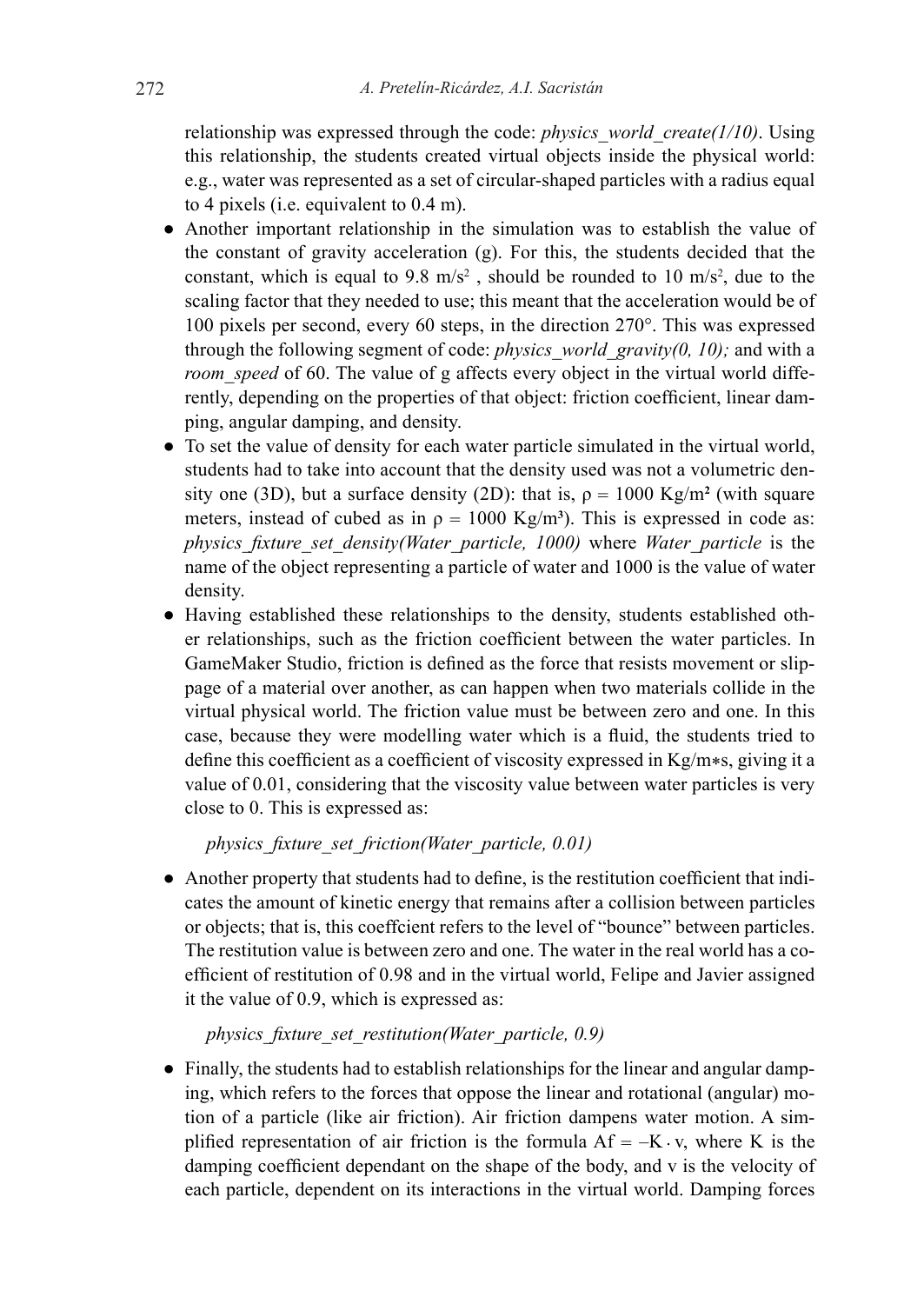are normally expressed with values between zero and infinity, but the game engine uses a simpler method, giving shapes that have less air resistance (i.e. round ones) values close to zero and rectangular shapes that have more resistance, values near 1. Thus, in this case, since water particles are round, students assigned the value of 0.1 for the damping coefficient. This is expressed in code as:

*physics\_fixture\_set\_linear\_damping(Water\_particle, 0.1) physics\_fixture\_set\_angular\_damping(Water\_particle, 0.1)*

Having defined the relationships, constraints and properties, as shown above, students were able to develop a water model simulation.

# 3.4.2. *The Simulation*

Felipe and Javier concluded that it was more feasible to build a model of the water behaviour, based on a simplified molecular model – where each particle of water is affected by the following factors: specific gravity ( $\gamma = \rho \cdot g$ ), density ( $\rho = m/V$ ), kinetic energy  $(E_c = 1/2 \cdot m \cdot v^2)$  and potential energy  $(E_p = m \cdot g \cdot h)$  – instead of building a continuous model (as in the macroscopic point of view), because of the restrictions of the game engine.

They then conducted tests to validate the model, including simulations to show the Archimedes' principle which relates to the upward buoyant force that is exerted on a body immersed in a fluid (Fig. 2) as well as other tests (e.g. for Pascal's principle, which says that any change in pressure in any point of a resting enclosed fluid, is transmitted undiminished throughout the fluid). With the validated model, it was relatively easy for the students to then program the game they had designed. A screenshot of the videogame can be seen in Fig. 1.

#### 3.5. *The Post-Questionnaire*

The post-questionnaire focused on the question: *What steps are needed to build a model*? requiring to draw a block diagram for the steps given. Table 4 shows Felipe's and Javier's answers. We can observe the evolution of the conception of the modelling process as compared to the answers in the initial questionnaire. However, in Felipe's case, from his



Fig. 2. Simulation of Archimedes' principle.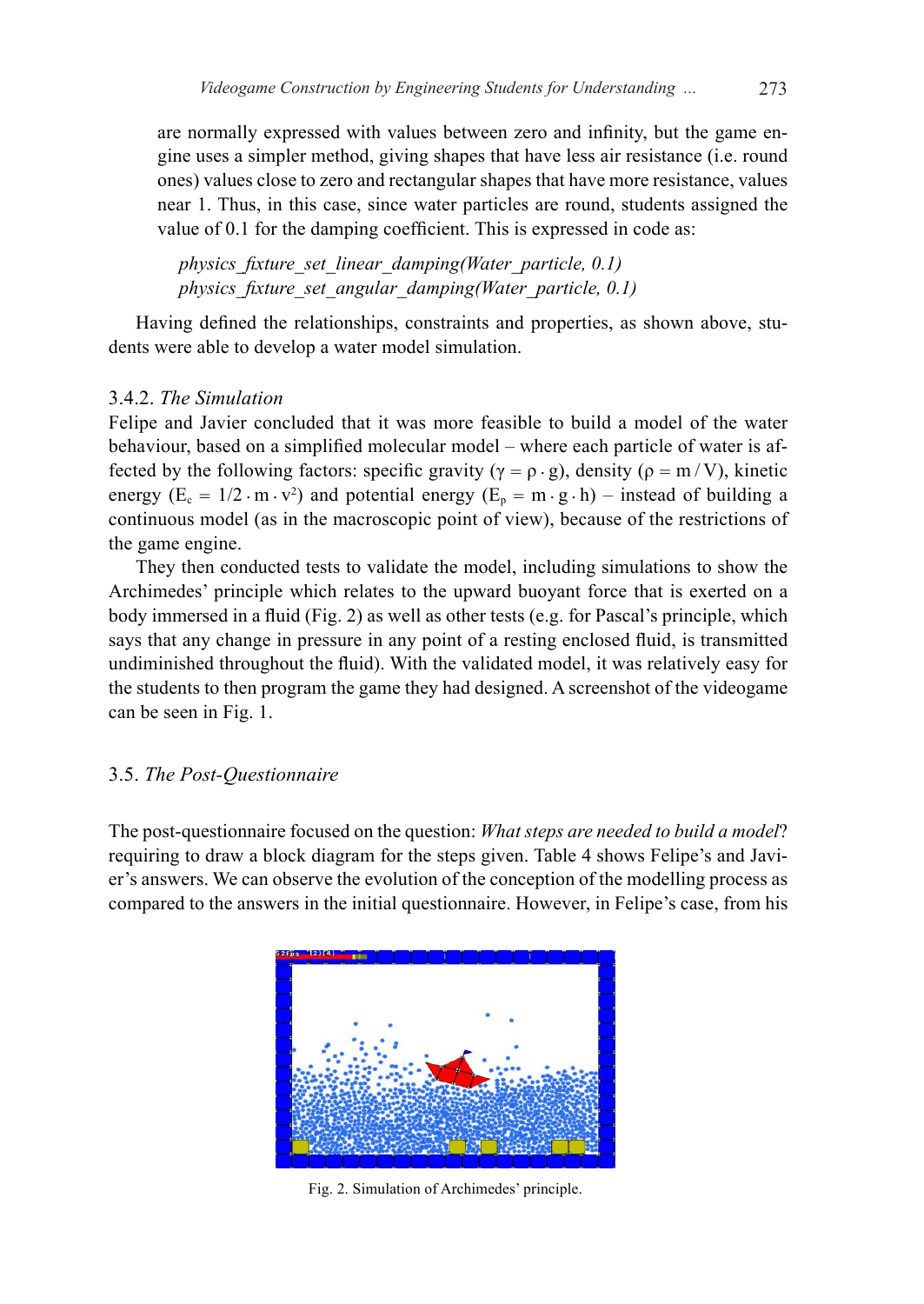diagram, we see that he doesn't conceive the modelling process as an iterative activity; in contrast, Javier's block diagram (without taking into account if his representation is correct or not) includes feedback loops in the internal processes.

| ۰,<br>I |  |
|---------|--|
|---------|--|

Questions / answers of the post-questionnaire

|        | Student Answer / question                                                                                                                                                                                                                                                                                                                                                                                                                                                                                                                                                                                                                                  |
|--------|------------------------------------------------------------------------------------------------------------------------------------------------------------------------------------------------------------------------------------------------------------------------------------------------------------------------------------------------------------------------------------------------------------------------------------------------------------------------------------------------------------------------------------------------------------------------------------------------------------------------------------------------------------|
|        | 1. What steps are needed to build a model?                                                                                                                                                                                                                                                                                                                                                                                                                                                                                                                                                                                                                 |
| Felipe | First I analyze the problem. Then I see what I have. I investigate the characteristics and properties of<br>that which will be modelled. I see if the technological tools that I have, allow me to make the model<br>analize el problema<br>Primero<br>Després veo que es con lo que cuento<br>investige las caracteristices y proprededes<br>de lo que valla a modelar<br>Versiles herram untes que lengo me pennier<br>sealizar el moder                                                                                                                                                                                                                 |
| Javier | 1. Conceptualize the system to be modelled. 2. - Identify the variables that affect the system. 3.<br>Mathematise the system with all the variables. 4. Test the model without disturbances. 5. Test the<br>model taking into account the disturbances. 6. – Improve the model if necessary.<br>teConceptualizar el sistema a modelar<br>2- Identificar las variables que a Ceclar al sistema<br>s-Matematizar el sistema con todas las<br>Varia<br>$4 = Rrobar$ el $1000$ elo<br>Sin perforbacion alguna<br>S- Probar el aradela contemplando las perfucbaciones<br>6- Mejorar el modelo en caso necesario.<br>2. Draw a block diagram of the steps above |
| Felipe | V.<br>Find the<br>What<br>Analyze the<br>$\frac{1}{2}$ Investige?<br>features and<br>Ove<br>tools do<br>Anulizar<br>(is caracteristica)<br>problem<br>properties<br>Herram rentos<br>you have?<br>Problima<br>proprededes des<br>of the model<br>Times<br>veritia <sup>1</sup><br><b>Check</b><br>⇨<br>$st$ es<br>the feasibility<br>vu ble el<br>of the model<br>mo de /o                                                                                                                                                                                                                                                                                 |
| Javier | Concept<br>$\sqrt{C_0}$<br>What variables do<br><i>LQue Variables</i><br>I need?<br>$n$ eces; $l_0$ $\rho$<br>₩<br>Construit<br><b>Build equations</b><br>$ecuaci\$<br><b>Test the model without</b><br>Revebe del<br>disturbances<br>Modelo sia poderbaciones<br>╈<br>NO<br>んる<br>Revisar Variables<br>Did it work?<br><b>Check variables</b><br>d Forcinad<br>$\overline{\mathbf{v}}$ si<br>ζ<br>NO<br>Procha de lucadelo<br><b>Test the model with</b><br>Conciona?<br>Did it work?<br>disturbances<br>con perforbaciones<br>$\blacktriangleright$ The End<br>$\sum_{i=1}^{n}$<br>$\bullet$ st.                                                         |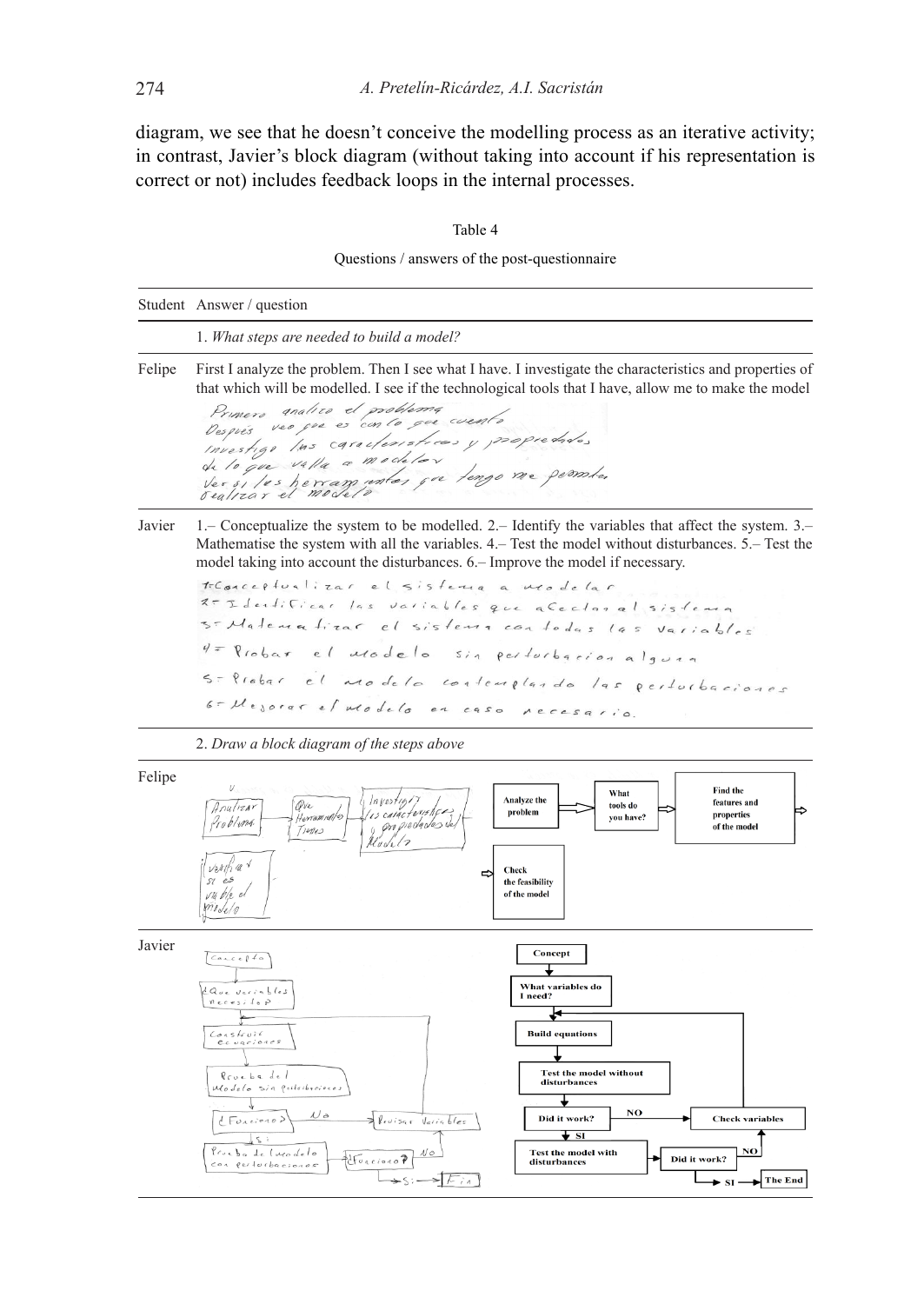### 3.6. *Reflections and Discussions on the Process*

After the activities, all the students engaged in a group discussion of the process of modelling they had carried out. In Activity 2, approximately half of the students had defined water behaviour models using a molecular approach, and the other half a continuous approach (as in Table 3). But all models used differential calculus (partial derivatives) and vector calculus. However, in order to implement these models to the game engine in Activity 3, students had to adapt and simplify them using only simple algebra. This meant that students needed a clear understanding of the variables and components of the mathematical model, in order to identify the most important elements and relationships. Thus, in the discussion, students reflected deeply about the process of modelling in engineering work: on how, when implementing in practice mathematical models, these models have to be adapted; but how their previous teachings had given them an incorrect conception of what is involved in a modelling process. They reflected on how they understood now a modelling process as an iterative and perfectible activity, replacing the traditional concept of "problem statement" requiring a fixed, final answer. Thus, through the MEAs and the experience of building the videogame, students transformed and enriched the way they conceive a modelling process.

# **4. Final Remarks**

The activities faced students with a real problem (the design and programming of a videogame) that is significant in its sociocultural context. Through the programming of the videogame, students engaged in producing a working model that was meaningful to them and gained a deeper understanding of all the elements involved in the modelling process. As described above, the mathematical models of water behaviour were first stated using advanced mathematics. But, what happens when the equations cannot be simulated with the technological tool being used (in this case, the game engine)? This is the question that gives meaning to the proposed activities: through the restrictions imposed by the game engine, we lead the students to adapt the model to the context. Thus, students not only had to produce mathematical representations of the physical phenomena (water behaviour), but also understand these in the context and dynamics of the game they were building, establishing relationships between appropriate variables and restrictions (imposed by the technological restrictions of the game engine), and physical formulas in order to adapt their mathematical model. Specifically, they had to establish relationships between the computational objects (in this case water particles) – which also had to be attributed values such as form, colour and size–, and their physic-mathematical properties (gravity, density and potential and kinetic energies). Students were surprised by the great challenge that this was (they had assumed it would be much easier), especially in terms of working with scales and finding the relationships, but learned from their mistakes and thoroughly enjoyed it as well as working and learning from their peers. This constructivist process also helped them appreciate how – unlike traditional problem statements in class that look for fixed answers – in the real world, modelling processes are cyclic (iterative) and perfectible, and often collaborative.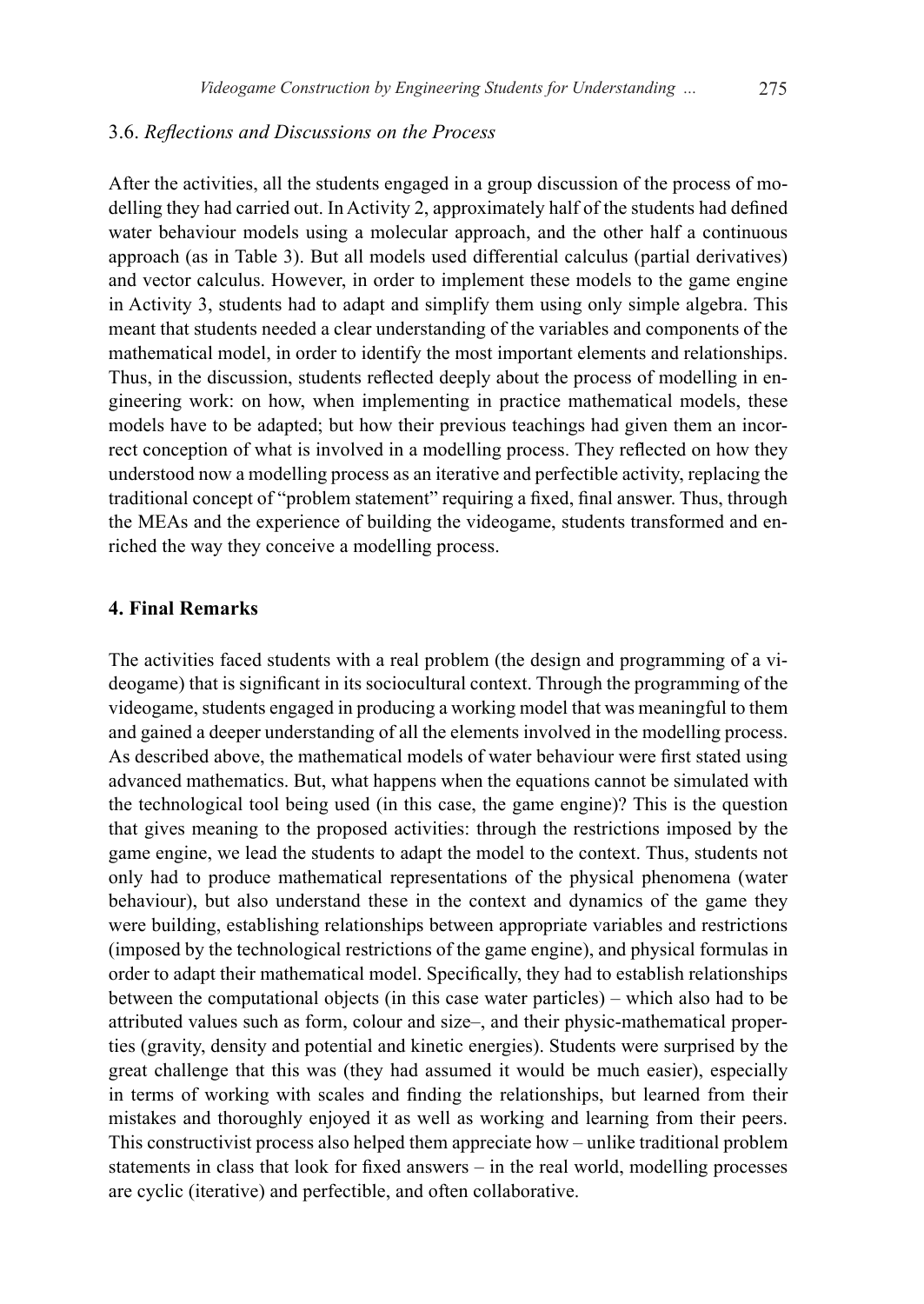We continue work in our project with other engineering students, designing and building video games in other topics (e.g. robotics, digital systems), as well as working with other game engines.

# **References**

Catto, E. (2014). *Physics Engine for Games – Box2D*. http://box2d.org/about/

- Hamilton, E., Lesh, R., Lester, F., Brilleslyper, M. (2008). Model-Eliciting activities (MEAs) as a bridge between engineering education research and mathematics education research. *Advances in Engineering Education*, 1(2), 1–25.
- Harel, I. (1990). Children as software designers: a constructionist approach for learning mathematics. *Journal of Mathematical Behavior*, 9(1), 3–93.
- Hoyles, C., Noss, R. (1987). Synthesizing mathematical conceptions and their formalization through the construction of a Logo-based school mathematics curriculum. *International Journal of Mathematics Education in Science and Technology*, 18(4), 581–595.
- Kafai, Y.B. (1995). *Minds in play. Computer game design as a context for children's learning*. Lawrence Erlbaum Associates, Hilsdale, New Jersey.
- Kafai, Y.B. (2006). Playing and making games for learning: instructionist and constructionist perspectives for game studies. *Games and Culture*, 1(1), 36–40.
- Kafai, Y.B., Franke, M., Ching, C., Shih, J. (1998). Game design as an interactive learning environment fostering students' and teachers' mathematical inquiry. *International Journal of Computers for Mathematical Learning*, 3(2), 149–189.
- Lesh, R., Doerr, R.H. (2003) Foundations of a models and modelling perspective on mathematics teaching, learning, and problem solving. In: Lesh, R., Doerr, R.H. (Eds.), *Beyond constructivism. Models and modelling perspectives on math. problem solving, learning and teaching*. Lawrence Erlbaum Associates, Mahwah, New Jersey, 3–33.
- Lesh, R., Hoover, M., Hole, B., Kelly, A., Post, T. (2000). Principles for developing thought-revealing activities for students and teachers. In: Kelly, A., Lesh, R. (Eds.), *Handbook of research design in mathematics and science education*. Lawrence Erlbaum Associates, Mahwah, New Jersey, 591–646.
- Papert, S., Harel, I. (1991). Situating constructionisn. In: Papert, S., Harel, I. (Eds.), *Constructionism*. Ablex Publishing Corporation, New Jersey, 1–12.
- Yoyo Games. (2014). *Videogame engine Game Maker Studio (Version 1.4)*. http://www.yoyogames.com/gamemaker/download

**A. Pretelín-Ricárdez** received his M.Sc. in Physics Education at Mexico's National Polytechnic Institute in 2010 and is currently pursuing a PhD degree in Mathematics Education at Centre for Research and Advanced Studies (Cinvestav-IPN), Mexico. He is also a lecturer at the National Polytechnic Institute, UPIITA-IPN, Mexico. His research interest focuses on serious games, videogame-based learning, and virtual and constructionist technological environments in education.

**A.I. Sacristán**, PhD has been a researcher since 1989, at the Department of Mathematics Education of the Centre for Research and Advanced Studies (Cinvestav-IPN) in Mexico City. Her main area of research is the teaching and learning of mathematics through digital infrastructures, as well as the professional development of teachers in that area. In particular, she is an advocate of computer programming in mathematical education. Other interests include advanced mathematical thinking and the articulation of representations. She has been part of many international committees and been visiting professor and collaborator with institutions in several countries, including the UK, France and Canada. Homepage: http://www.matedu.cinvestav.mx/~asacristan